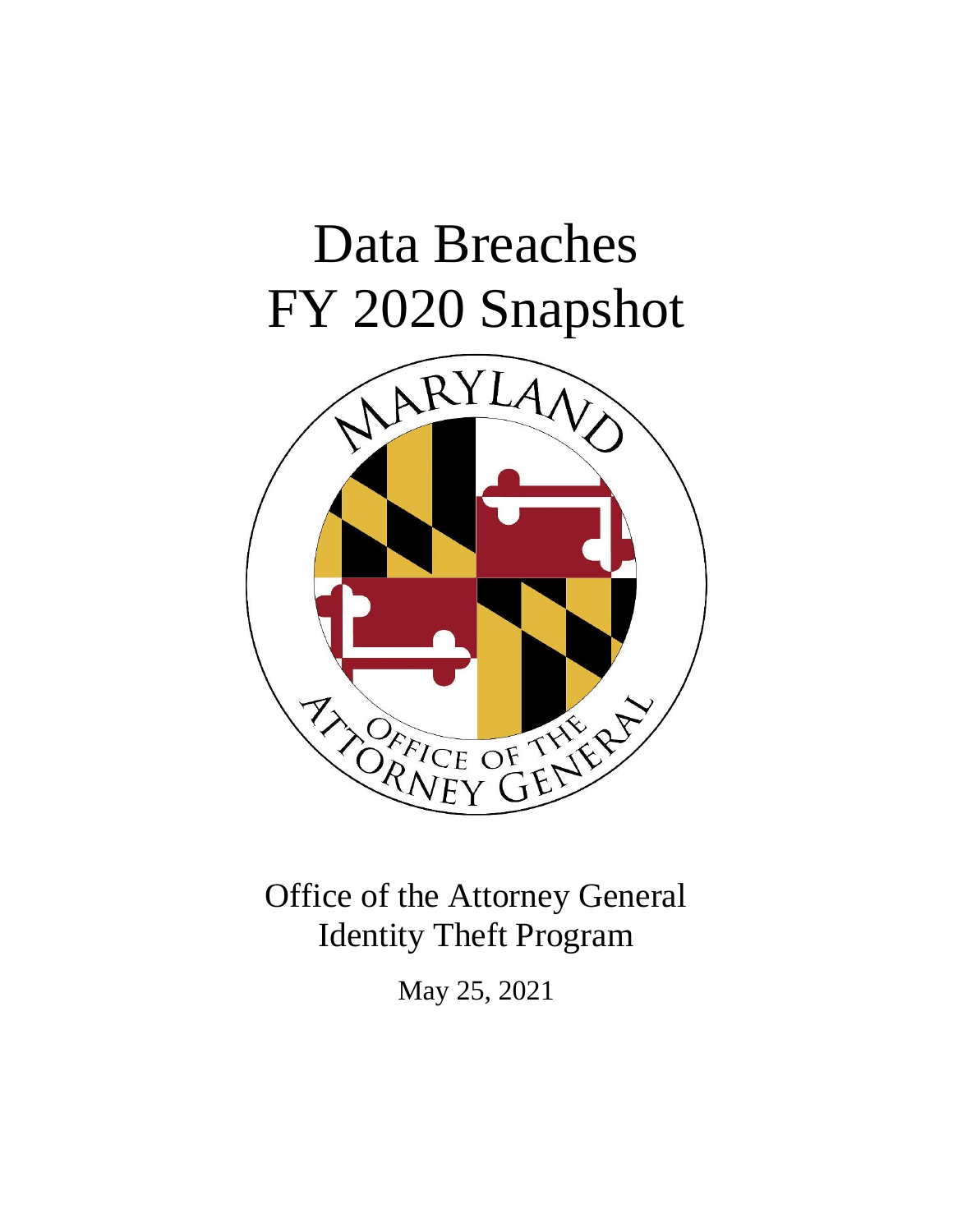## Contents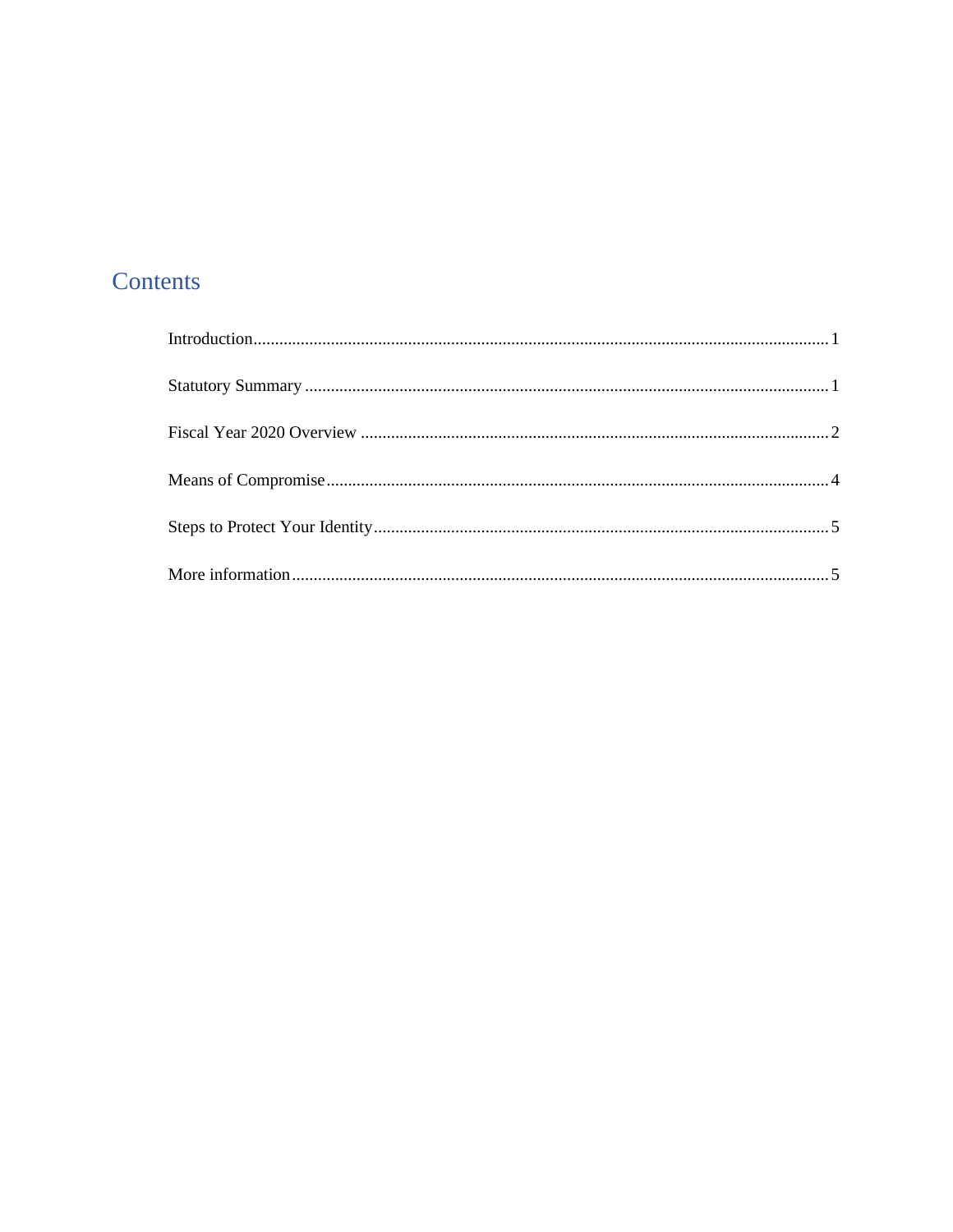

## **Data Breaches: FY 2020 Snapshot**

#### <span id="page-2-0"></span>Introduction

This is the third in a series of 'snapshots' summarizing the type, frequency, and causes of data breaches affecting Maryland residents.<sup>1</sup> The breaches captured in each snapshot are those required to be reported by law to the Office of the Maryland Attorney General and to the Maryland residents specifically involved. The publication of these reports originated in a recommendation of the Maryland Cybersecurity Council to track the impact of breaches on Maryland residents and to inform policymaking.<sup>2</sup>

#### <span id="page-2-1"></span>Statutory Summary

There are two significant data breach statutes in Maryland.

A. The first is the Maryland Personal Information Protection Act (MPIPA).<sup>3</sup> Enacted in 2008 and amended in 2017, the law spells out the notification requirements in cases where the "personal information" of Maryland residents held by businesses and nonprofits is breached, regardless of where the breached entity is located.

MPIPA defines two categories of "personal information":

• First name or first initial and last name *that are linked with* one or more data elements described in the statute *where either the name or the data element are not encrypted* or otherwise made unusable. The data elements are social security number or other taxpayer ID,

<sup>&</sup>lt;sup>1</sup> See *Data Breaches: FY 2016* and *Data Breaches: FY 2018* at the Maryland Cybersecurity Council website under "Other Reports from the Office of the Maryland Attorney General", [https://www.umgc.edu/administration/leadership-and-governance/boards-and-committees/maryland-cybersecurity](https://www.umgc.edu/administration/leadership-and-governance/boards-and-committees/maryland-cybersecurity-council/index.cfm)[council/index.cfm](https://www.umgc.edu/administration/leadership-and-governance/boards-and-committees/maryland-cybersecurity-council/index.cfm) 

<sup>2</sup> See Maryland Cyber Security Council, *Initial Activities Report (July 1, 2016)*, Recommendation 6 (p. 13), <http://www.umuc.edu/mdcybersecuritycouncil>

<sup>&</sup>lt;sup>3</sup> Md. Code Ann. Com. Law § 14-3501 through §14-3508. MPIPA was updated by the General Assembly during the 2017 session (Chapter 518/House Bill 974). Changes made by Chapter 518 went into effect on January 1,

<sup>2018.</sup>Chapter 518 updates the definition of personal information to include additional forms of identification, health information, biometric data, and information that would allow access to an individual's e-mail account.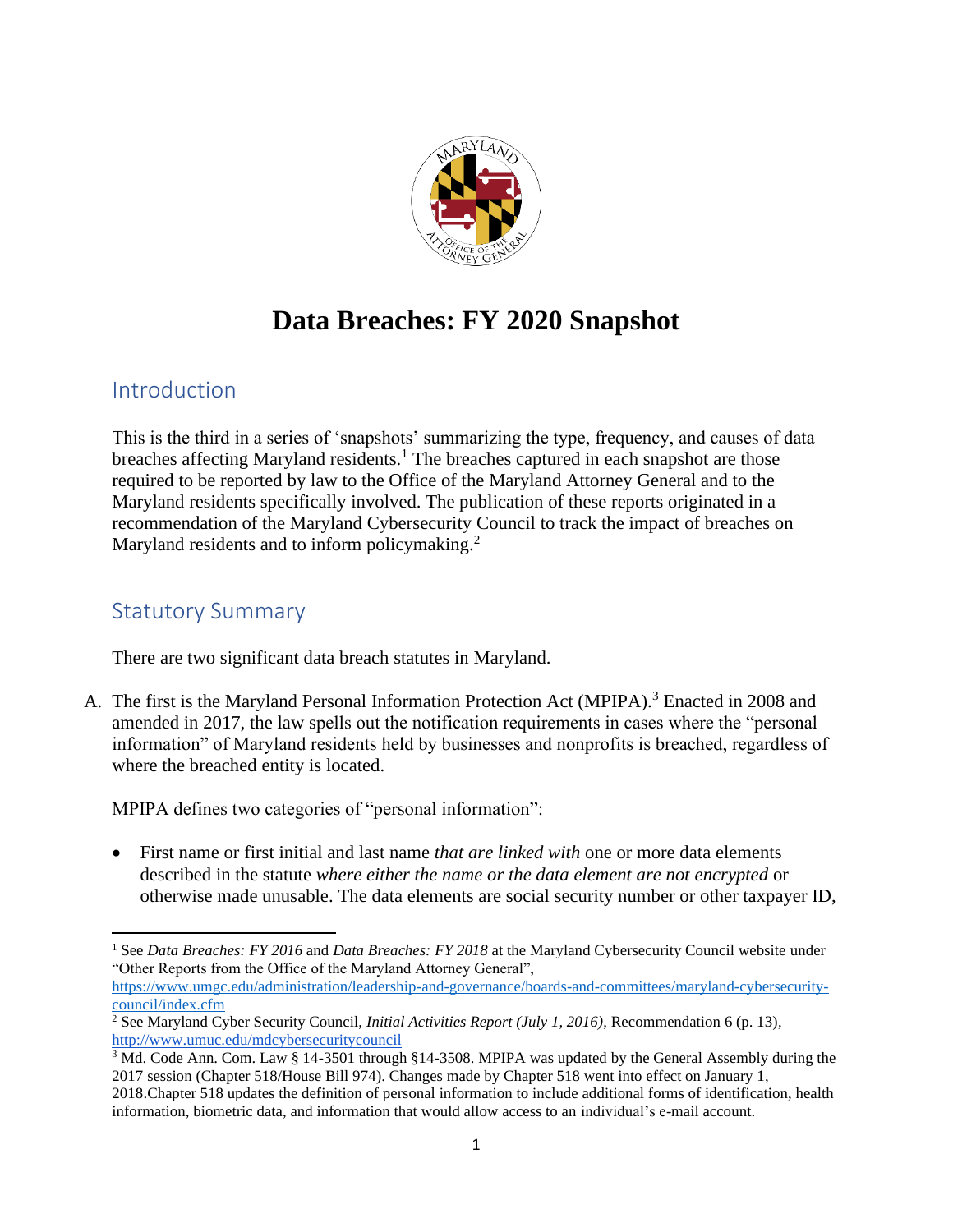passport number or other federal identification number, driver's license or other State ID, account numbers, credit or debit card numbers with information (e.g., security codes or passwords) that would allow access to a financial account, health information, health insurance policy or certificate numbers or subscriber ID numbers with other information that would allow access to health information, and biometric data that could be used to authenticate access to a system.

• Username or e-mail address combined with a password or security question and answer that would enable access to an individual's e-mail account.

MPIPA's notification provisions apply across the supply chain regardless of whether the breach occurred with the owner or licensee of personal information or a vendor maintaining the data for the owner or licensee. Under the Act, firms are not required to report a breach if they determine that the breach did not create "a likelihood that personal information has been or will be misused". In these cases, the information used to reach that determination must be preserved for three years and is subject to review by the Office of the Attorney General. The statute avoids increasing regulatory burdens by exempting entities already subject to the breach notification requirements of Gramm-Leach-Bliley and the federal Health Insurance Portability and Accountability Act of 1996 (HIPPA).

B. The second statute is the Protection of Information by Government Agencies Act<sup>4</sup>, which became effective in 2014 and is applicable to government units. The Act extends breach notification requirements to the State executive branch, boards, commissions, public institutions of higher education, and political subdivisions such as municipalities, counties, county boards of education, and multicounty agencies. In general, the Act defines "personal information" held by government agencies in a manner similar to MPIPA and provides for similar exceptions to notification. The Act likewise recognizes that government entities may use third parties to hold data and extends the notification provisions to third-party breaches.

#### <span id="page-3-0"></span>Fiscal Year 2020 Overview

For the fiscal year, 871 unique entities—businesses, nonprofits, units of government—reported breaches.<sup>5</sup> The total number of reported residents affected was 630,867. This likely overstates the number of unique residents impacted since breaches are reported separately by each entity involved, making it probable that some residents were affected by more than one breach. This is particularly true when viewed longitudinally. The cumulative number of separately reported Maryland residents affected for the three snapshots to date comes to more than 5.2 million.

<sup>&</sup>lt;sup>4</sup> Md. Code Ann. State Govt § 10-1301 through § 10-1308. Chapter 518 did not make changes to the Government Agency statute. With respect to public institutions of higher education, Md. Code Ann. State Govt § 10-1301 through §10-1308 was amended by the General Assembly in the 2020 session by House Bill 1122, [https://mgaleg.maryland.gov/2020RS/chapters\\_noln/Ch\\_429\\_hb1122T.pdf.](https://mgaleg.maryland.gov/2020RS/chapters_noln/Ch_429_hb1122T.pdf) The changes take effect in 2024 but will not impact the snapshot reporting.

<sup>5</sup> Forty-four entities had two or more separate breach reports in the Office of the Attorney General's database and were de-duplicated in the report file to produce "unique entities breached". For each entity, the total number of residents affected was carried forward.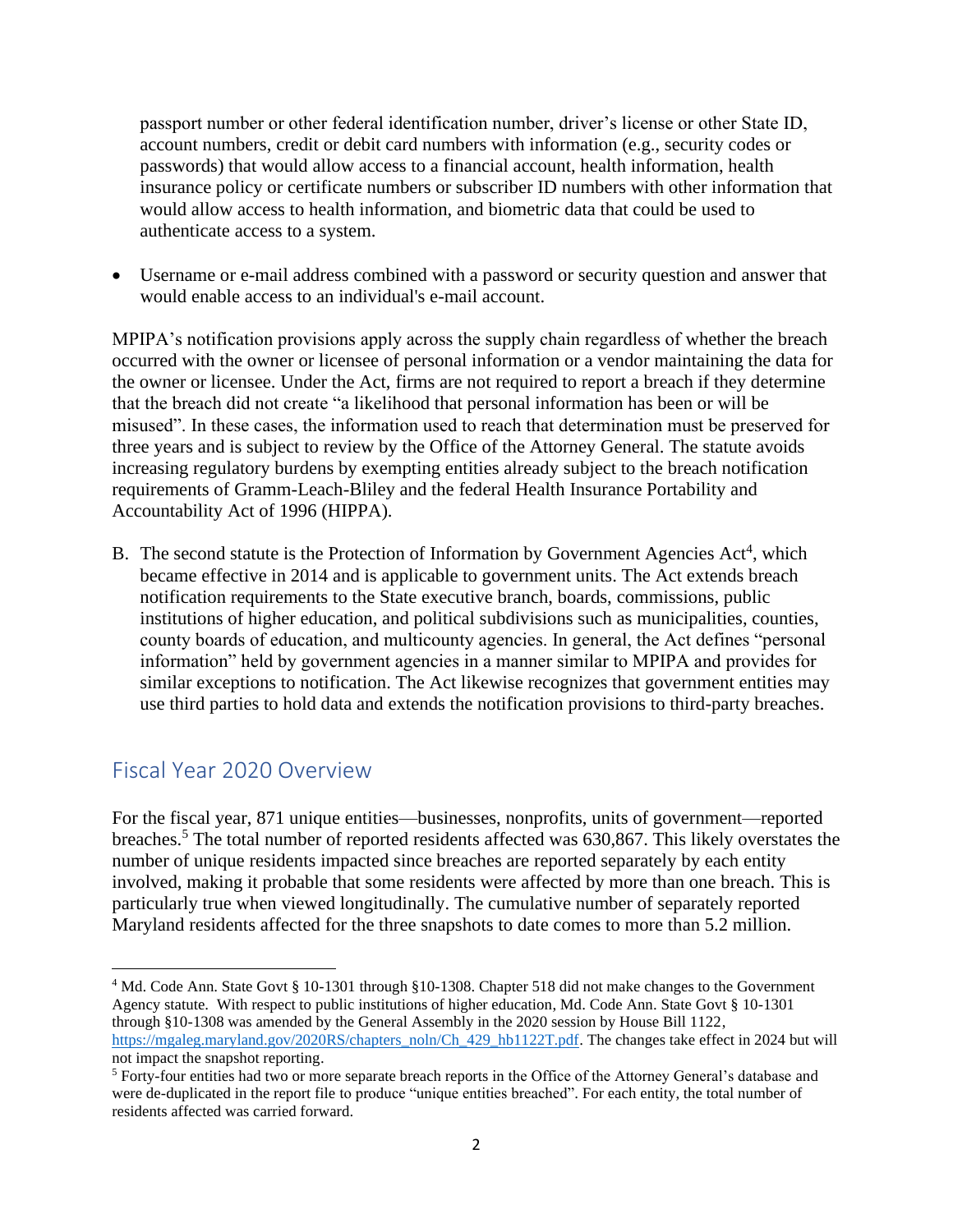As has been the case, the entities involved in the FY 2020 breaches vary widely. Included are banks, insurance companies, real estate firms, mortgage companies, financial advisory firms, law firms, grocery chains, hospitals, colleges and universities, charities, churches, manufacturers, and municipalities, among others. National and regional brands are among the entities reporting breaches. The four largest breaches reported were CafePress, Inc. (367, 247 residents), StockX LLC (51,477), Jambav, Inc. (48,811), and Foods, Inc. (17,359).

The table below provides a selective breakout of the personal information breached. These categories bleed into each other. For example, many data files with name and social security number often include medical, banking or payment card information, and visa versa. Moreover, any of these categories may contain other data elements, such as physical address, date of birth, driver's license and/or passport number, email addresses and passwords, among other sensitive information.

| <b>Name With</b>                                                                                                                                                                                                                                | # Reported Residents<br><b>Affected</b> | # Reported Entities<br><b>Breached</b> |
|-------------------------------------------------------------------------------------------------------------------------------------------------------------------------------------------------------------------------------------------------|-----------------------------------------|----------------------------------------|
| Social security number                                                                                                                                                                                                                          | 439,290                                 | 588                                    |
| Medical or health information (clinical records.<br>treatment history, diagnoses, prescription records,<br>substance abuse records)                                                                                                             | 39,516                                  | 153                                    |
| Banking and financial information (account<br>numbers, transaction records, investment account<br>numbers) often with other data elements, such as<br>social security number, address, tax information,<br>username, and password, among others | 29,523                                  | 214                                    |
| Payment card information (credit and debit),<br>sometimes with other data elements, such as social<br>security number, address, date of birth, email<br>address(es), bank account information, among<br>others.                                 | 55,629                                  | 153                                    |

Note that the breaches captured in the State data are those required to be reported by law. Consequently, it is unknown to what extent sensitive information of Maryland residents not required to be reported may have been exposed or breached during the fiscal year. Examples are activity tracking data (geolocation, web use) and genetic test information. Several bills have been proposed in recent sessions of the General Assembly to expand the categories of sensitive information for which breaches must be reported.<sup>6</sup>

<sup>6</sup> See 2019 SB 786 (SS 14-3501ff), 2020 SB 201/HB 237, and 2021 SB 112/HB 148. None were passed by the General Assembly.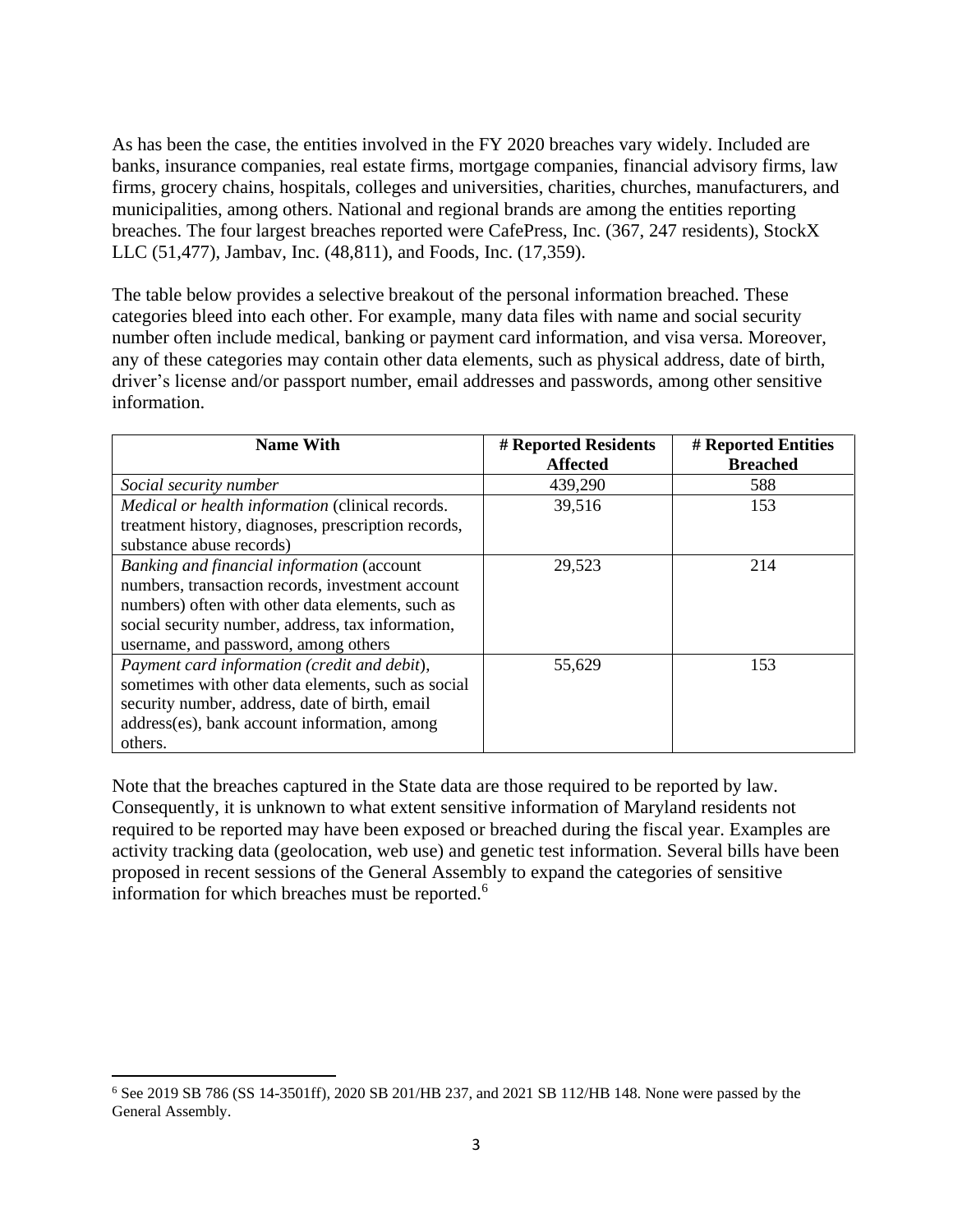### <span id="page-5-0"></span>Means of Compromise

The State data includes reported information about "how the data breach occurred". The following table captures the most frequently recurring explanations for breaches, accounting for the majority of breach cases.<sup>7</sup>

| <b>Cause as Reported</b>     | <b># Entities Reporting</b><br><b>Cause of Breach</b> | # Maryland Residents Reported as<br><b>Affected</b> |
|------------------------------|-------------------------------------------------------|-----------------------------------------------------|
| Unauthorized access          | 524                                                   | 491,821                                             |
| Phishing                     | 84                                                    | 13,578                                              |
| Inadvertent exposure of data | 39                                                    | 2,055                                               |
| Theft                        | 26                                                    | 1,815                                               |
| Malware                      | 93                                                    | 31,029                                              |
| Ransomware                   | 51                                                    | 6,996                                               |
| <b>Totals</b>                | 817                                                   | 547,294                                             |

The data naturally echoes the many reasons for breaches that are highlighted in media reports.

Unauthorized access was variously described as the result of credential sharing, hacking websites or systems, or failing to rescind the access of employees who left an organization, among other reasons. Inappropriate access not only involved data held by organizations for their own business purposes but also sensitive third-party data. Email accounts, databases, and servers were identified as targets of unauthorized access.

None of the reports involving phishing provided details, such as to whom or at what level of the organization the attack was addressed or the particular vehicle for the malware, whether an attachment or a link.

Entities reporting an inadvertent exposure of sensitive information provided a number of different explanations. These include sending the information to the wrong recipient, mistakenly providing employee access to contractor systems, failing to properly redact shared information, and misconfiguring servers, leaving data exposed on the internet.

Theft for the most part referred to the disappearance of a laptop or other device from an office or a car. One reported case involved the theft of documents containing sensitive information that were enroute to a shredding facility.

'Malware' and 'ransomware' are less about "how a breach occurred" and more about what happened after the intrusion, whether by phishing or other means. The reports did not detail the species of malware or ransomware involved.

 $<sup>7</sup>$  The causes of breaches are accepted as reported and have not been independently confirmed by forensic analysis.</sup>